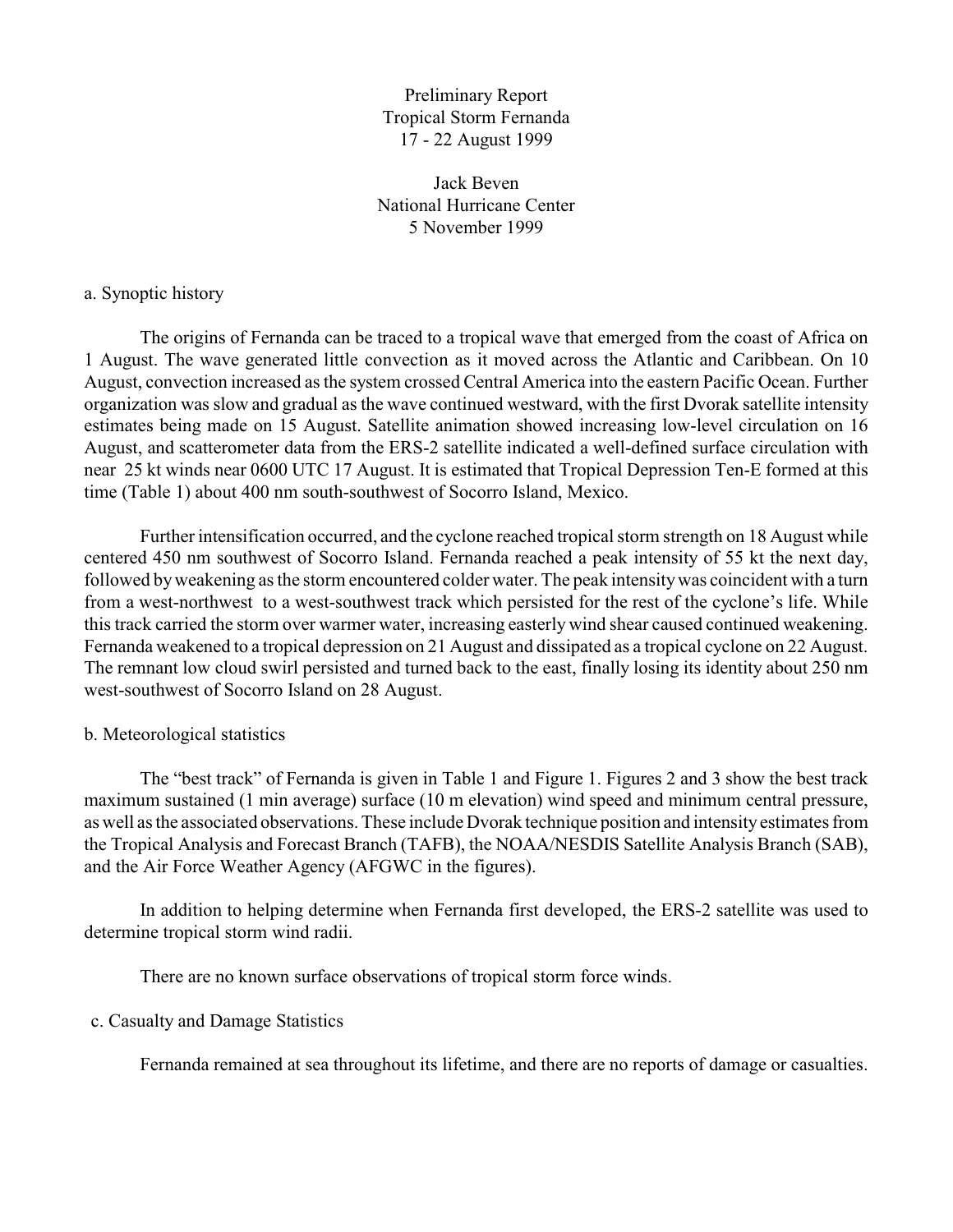## d. Forecast and Warning Critique

Since Fernanda was a tropical storm for less than 72 hr, no verification statistics are available for that time. The NHC official average track forecast errors were 38, 80, 98 and 98 nm at 12 (10 cases) , 24 (8 cases), 36 (6 cases) and 48 hr (4 cases) respectively. These errors compare favorably to the 1988- 1997 average of 39, 71, 105 and 137 nm at those times. The GFDL model had a lower average error than the official forecasts at the 12, 24 and 36 hr periods.

NHC intensity forecast errors were generally less than the 1990-1997 average except at 48 hr. There was a positive bias (winds overforecast) in all the 48 hr forecasts, and in the 24 and 36 hr forecast after 0600 UTC 18 August. This was due to Fernanda consistently weakening faster than forecast.

No watches or warnings were issued for Fernanda.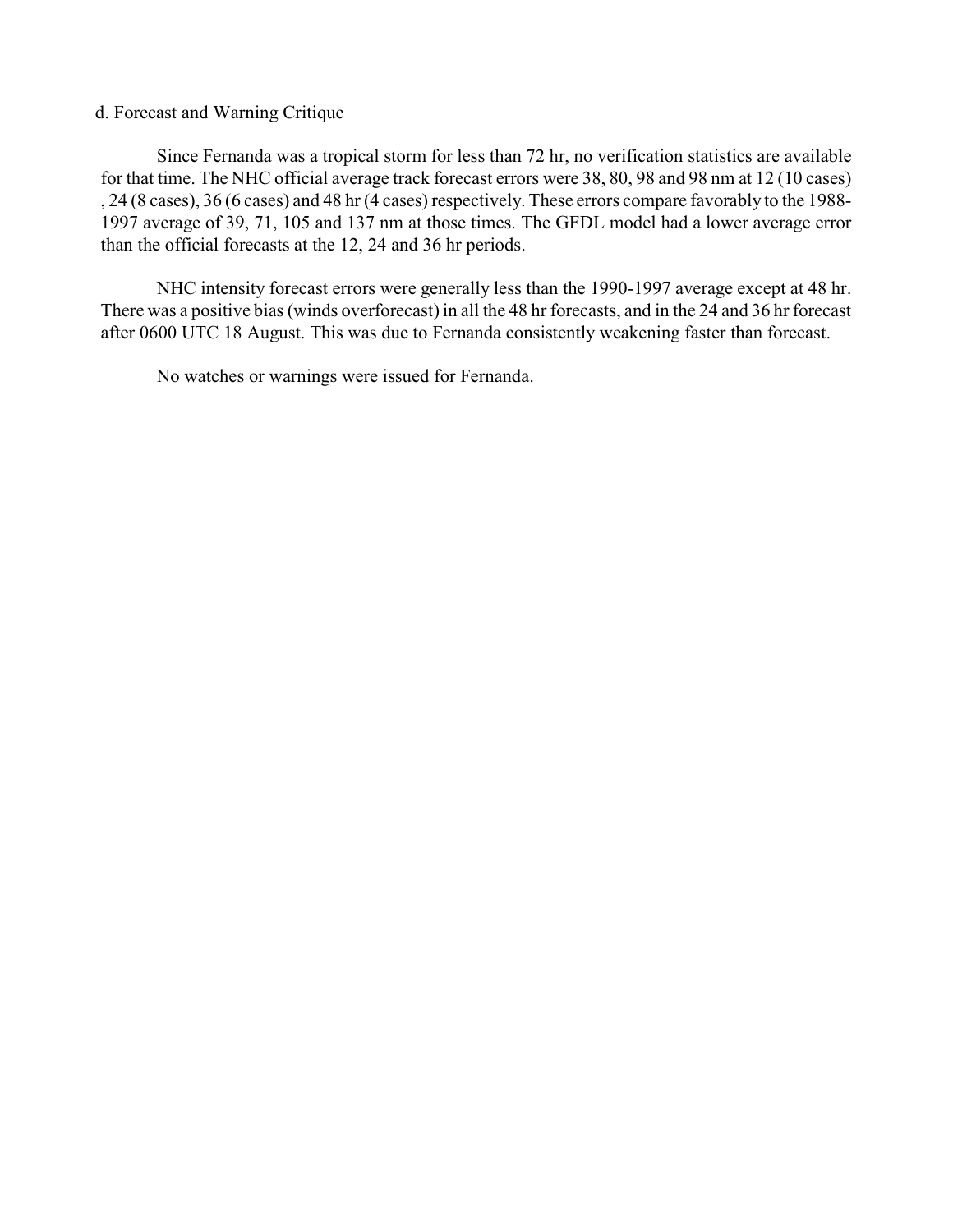| Date/Time<br>(UTC) | Position           |                    | Pressure | Wind            | Stage                                      |
|--------------------|--------------------|--------------------|----------|-----------------|--------------------------------------------|
|                    | Lat. $(^{\circ}N)$ | Lon. $(^{\circ}W)$ | (mb)     | Speed<br>(kt)   |                                            |
| 17/0600            | 12.4               | 113.1              | 1008     | 25              | tropical depression                        |
| 1200               | 12.8               | 114.1              | 1008     | 25              | $\epsilon$                                 |
| 1800               | 13.3               | 115.2              | 1006     | 30              | $\zeta$ $\zeta$                            |
| 18/0000            | 14.0               | 116.5              | 1005     | 35              | tropical storm                             |
| 0600               | 14.7               | 117.7              | 1004     | 35              | $\epsilon$                                 |
| 1200               | 15.3               | 118.7              | 1003     | 40              | $\zeta \, \zeta$                           |
| 1800               | 15.7               | 119.6              | 1001     | 40              | $\epsilon$                                 |
| 19/0000            | 16.0               | 120.4              | 1000     | $\overline{45}$ | $\zeta\,\zeta$                             |
| 0600               | 16.3               | 121.3              | 997      | 50              | $\zeta\,\zeta$                             |
| 1200               | 16.7               | 122.1              | 994      | 55              | $\boldsymbol{\zeta} \, \boldsymbol{\zeta}$ |
| 1800               | 16.8               | 122.8              | 997      | 50              | $\boldsymbol{\zeta} \, \boldsymbol{\zeta}$ |
| 20/0000            | 16.6               | 123.5              | 1001     | 40              | $\zeta\,\zeta$                             |
| 0600               | 16.5               | 124.1              | 1003     | 35              | $\zeta\,\zeta$                             |
| 1200               | 16.3               | 124.8              | 1004     | 35              | $\zeta\,\zeta$                             |
| 1800               | 16.0               | 125.6              | 1005     | 35              | $\zeta\,\zeta$                             |
| 21/0000            | 15.8               | 126.4              | 1006     | 30              | tropical depression                        |
| 0600               | 15.6               | 127.1              | 1006     | 30              | $\overline{\mathbf{G}}$                    |
| 1200               | 15.3               | 127.9              | 1006     | 30              | $\zeta\,\zeta$                             |
| 1800               | 15.0               | 128.6              | 1006     | 30              | $\boldsymbol{\zeta} \, \boldsymbol{\zeta}$ |
| 22/0000            | 14.6               | 129.3              | 1006     | 30              | $\zeta\,\zeta$                             |
| 0600               | 14.3               | 129.8              | 1007     | 25              | $\zeta$ $\zeta$                            |
| 1200               | 14.1               | 130.2              | 1007     | 25              | $\boldsymbol{\zeta} \, \boldsymbol{\zeta}$ |
| 1800               | 13.8               | 130.6              | 1008     | 25              | $\overline{\mathfrak{c}}$                  |
| 23/0000            |                    |                    |          |                 | dissipated                                 |
|                    |                    |                    |          |                 |                                            |
| 19/1200            | 16.7               | 122.1              | 994      | 55              | minimum pressure                           |

Table 1. Best track, Tropical Storm Fernanda, 17 -22 August 1999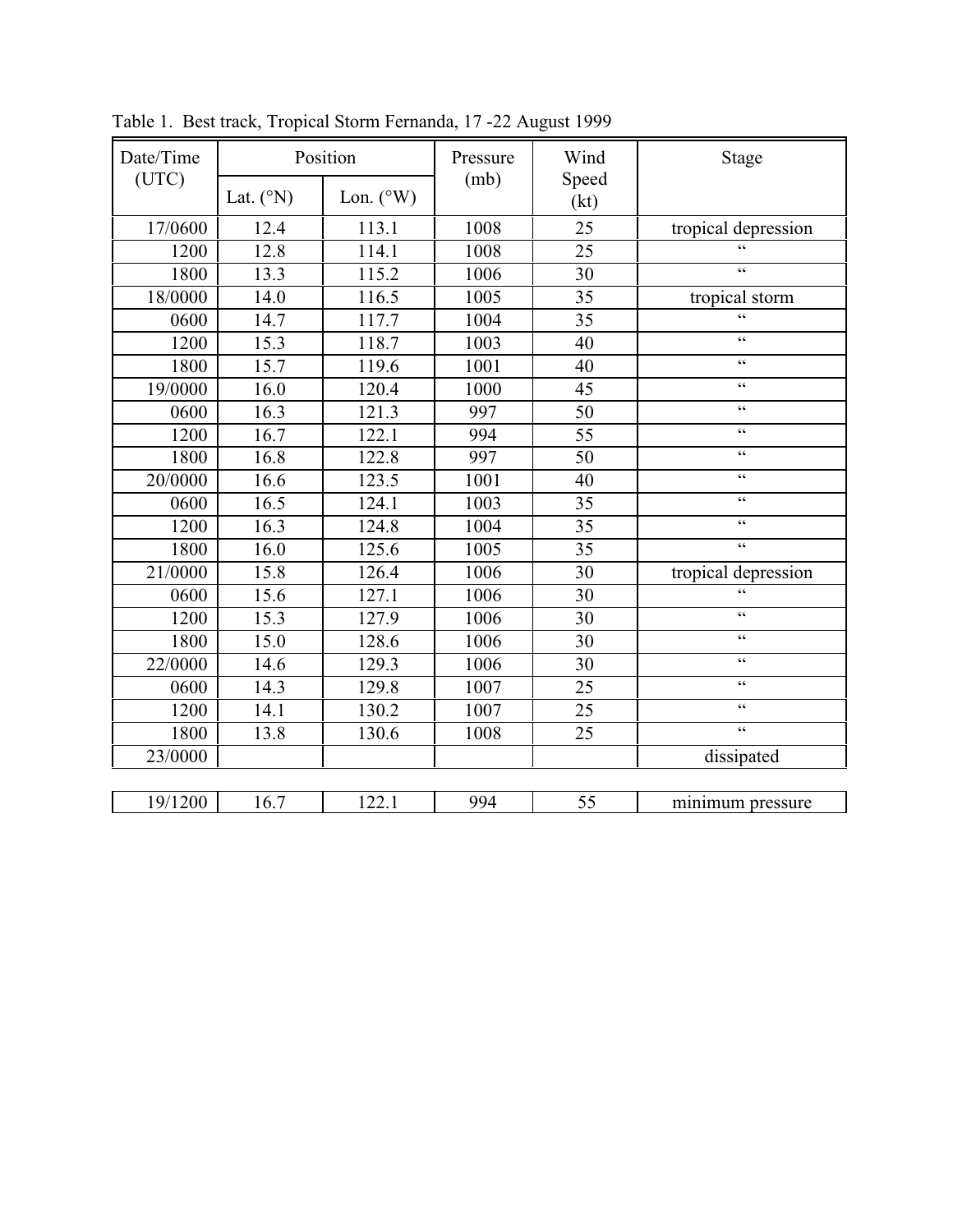

Figure 1. Best track positions for Tropical Storm Fernanda, 17 - 22 August 1999.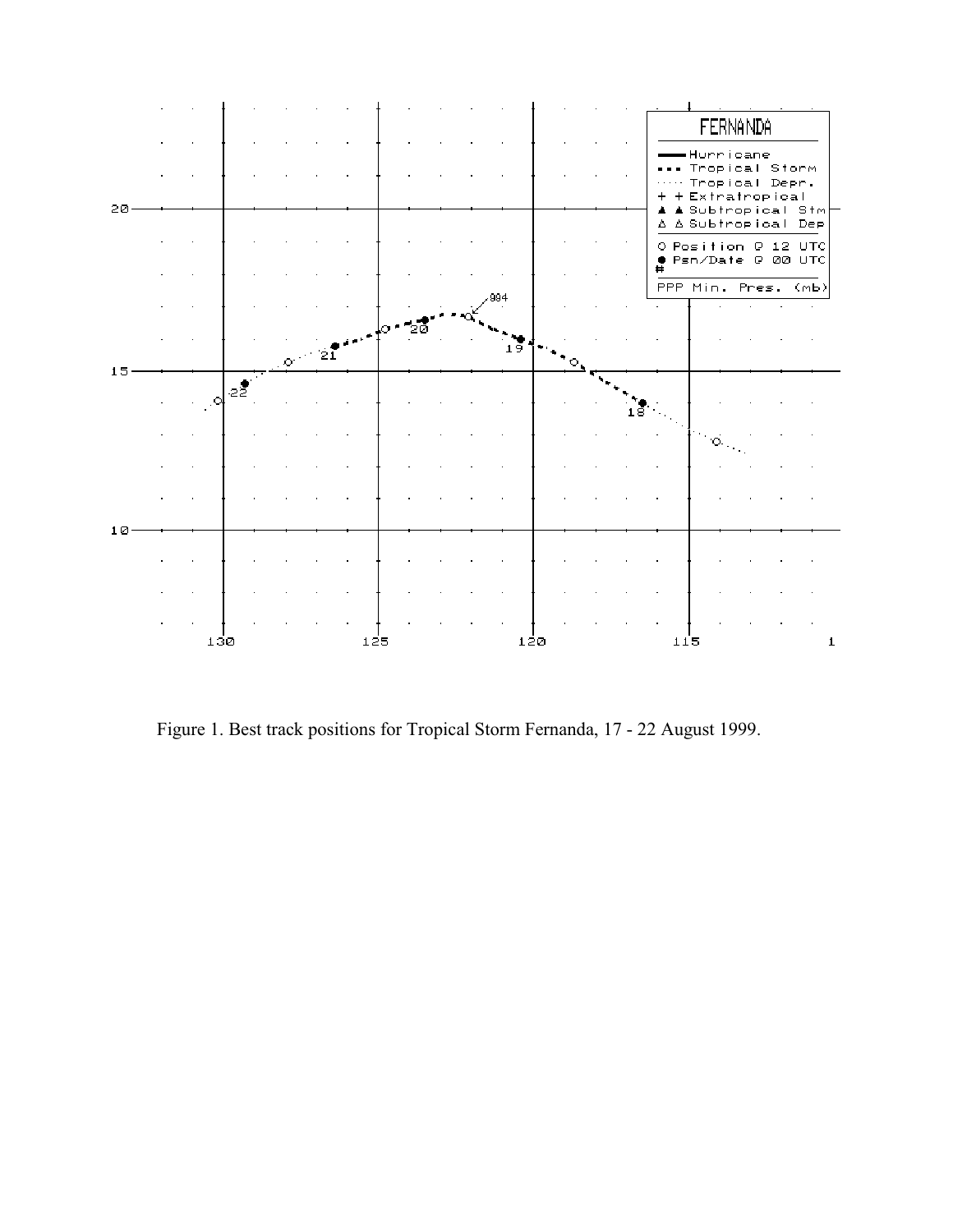

Figure 2. Best track maximum sustained wind speed curve for Tropical Storm Fernanda, 17-22 August 1999..